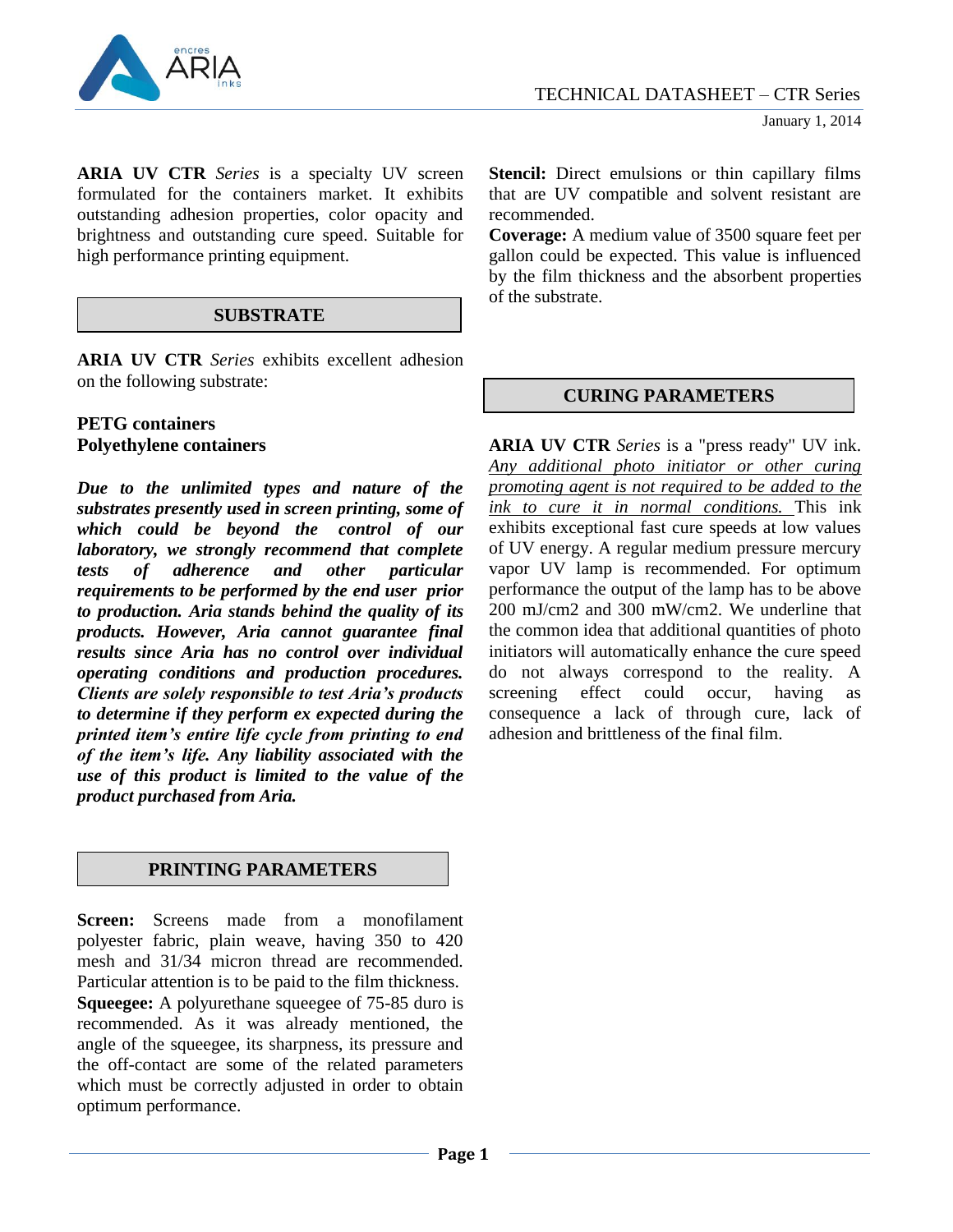

TECHNICAL DATASHEET – CTR Series

January 1, 2014

## **INK MODIFIERS ADDITIVES**

UV **FBG-10000** *Mixing Clear* can be used in any proportions to reduce the intensity of plain colors.

**ARIA UV CTR** *Series* exhibits excellent adhesion properties on the mentioned substrate without the use of any adhesion promoter. The end user has to pretest the ink for the intended application prior to production.

# **AVAILABLE COLORS**

**UV CTR** *Series* inks are available in the following color systems: ARIA Standard Printing Colors, Matching System Base Colors, Standard Density Halftone Colors.

Note: Guide matching formulas based on ARIA Standard Printing Base Colors are available for all colors of Matching System.

| <b>Standard Printing</b> | Code | <b>Color Matching System</b> | Code |
|--------------------------|------|------------------------------|------|
| <b>Base Colors</b>       |      | <b>Base Colors</b>           |      |
| Primrose Yellow          | 200  | Yellow                       | 201P |
| Lemon Yellow             | 210  | Yellow 012                   | 202P |
| Medium Yellow            | 220  | Orange 021                   | 301P |
| Orange                   | 300  | Warm Red                     | 506P |
| Dark Orange              | 310  | <b>Red 032</b>               | 507P |
| Fire Red                 | 500  | <b>Rubine Red</b>            | 508P |
| Bright Red               | 505  | <b>Rhodamine Red</b>         | 509P |
| Magenta                  | 605  | Purple                       | 701P |
| Violet                   | 720  | Violet                       | 702P |
| Blue                     | 805  | Blue $072$                   | 803P |
| Green                    | 900  | Reflex Blue                  | 804P |
| <b>Black</b>             | 051  | Process Blue                 | 805P |
| Mixing White             | 030  | Green                        | 903P |
| S/O White                | 002  |                              |      |
| Mixing Black             | 051  |                              |      |
| S/O Black                | 052  |                              |      |